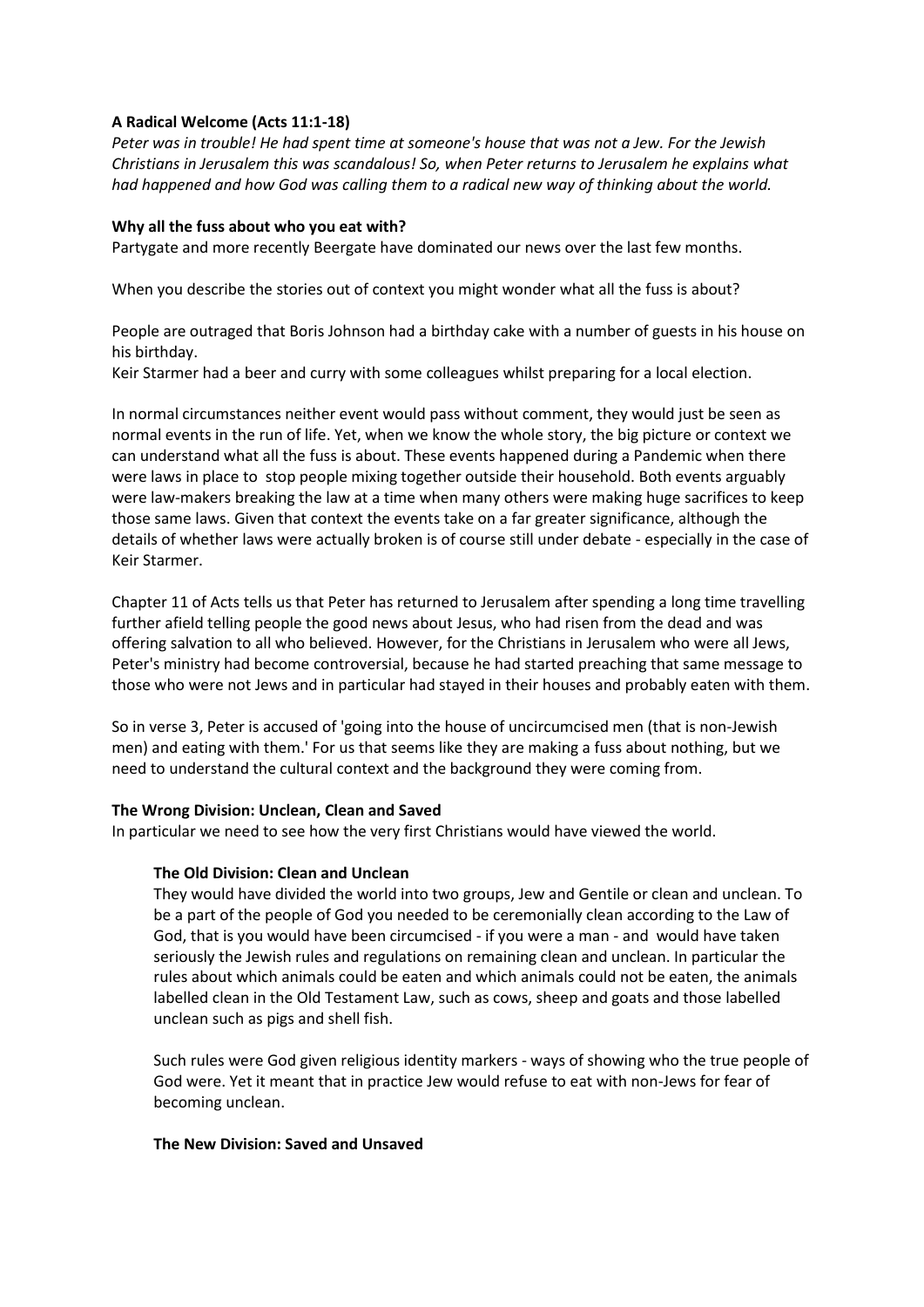Yet, for the Christian Jews, another division had now happened, one brought about by the person of Jesus. This was a division between those who were saved and those who were not saved.

With Jesus's death and subsequent resurrection, they had realised, as Peter makes clear in Acts 2, that Jesus was both Lord and Messiah. He was God's chosen king, the Son of God.

This was also confirmed by the sending of the Holy Spirit at Pentecost on Jesus's followers, a kind of Divine confirmation that the first Jewish followers of Jesus, were the true people of God, because they had accepted Jesus to be God's Messiah and Lord.

Indeed, Peter in his first sermon quotes from Joel and Old Testament prophet that describes the coming of the Holy Spirit on all God's people. The end of the quote says:

"And everyone who calls on the name of the Lord will be saved." (Joel 2:32; Acts 2:31).

Peter and the earliest Christians realised that Jesus was the Lord and those who called on him, his disciples or followers were the ones who were truly saved. They were the ones who believed in Jesus, the ones who had repented and found forgiveness of sins and the gift of eternal life.

Yet, not all Jews had accepted that - after all many of the Jewish leaders had been behind Jesus's crucifixion, so were unlikely to accept that they had God's Messiah killed. Thus increasingly it was clear that from a Christian point of view the Jews were split between those who believed in Jesus and were saved and those who rejected him and were not saved.

### **Salvation for Jews only**

Yet, to start with at least, when they said, 'everyone who calls on the name of the Lord will be saved,' they thought the 'everyone' referred to 'everyone who was clean,' that is every Jew. Jesus after all was the Jewish Messiah, a Jew himself, and all Twelve apostles were Jews themselves. Surely, you could only be saved by the Jewish Messiah if you were already a Jew.

So, the very first Christians saw the world as a three-way division, the Gentiles or unclean, the Jews or clean who didn't believe and were not saved and the Jews who did believe and were saved. The coming of Jesus had certainly changed their view of the world and how it was divided up, but they still believed in the distinction between clean and unclean, between Jew and Gentile, that the Old Testament religious markers of the Old Testament people of God: circumcision and the food laws, were still relevant.

Yet, Peter had broken those rules. He had eaten with Cornelius a non-Jew. For the Jews in Jerusalem, this felt a bit like Party-gate. So when he arrived in Jerusalem, Peter had to explain himself.

#### **Interpreting the Event: Another Pentecost**

Peter's re-telling of the story, which you can read at far greater length in chapter 10 of Acts is useful, because it doesn't just repeat the facts, it helps us see how Peter was interpreting the events to help persuade his fellow Jewish Christians that he was right to eat with Cornelius.

Whilst chapter 10 tells us what God did and what Peter did, Peter's explanation in chapter 11, is Peter explaining to those who believed Gentiles were unclean, how he had come to change his mind with God's guidance.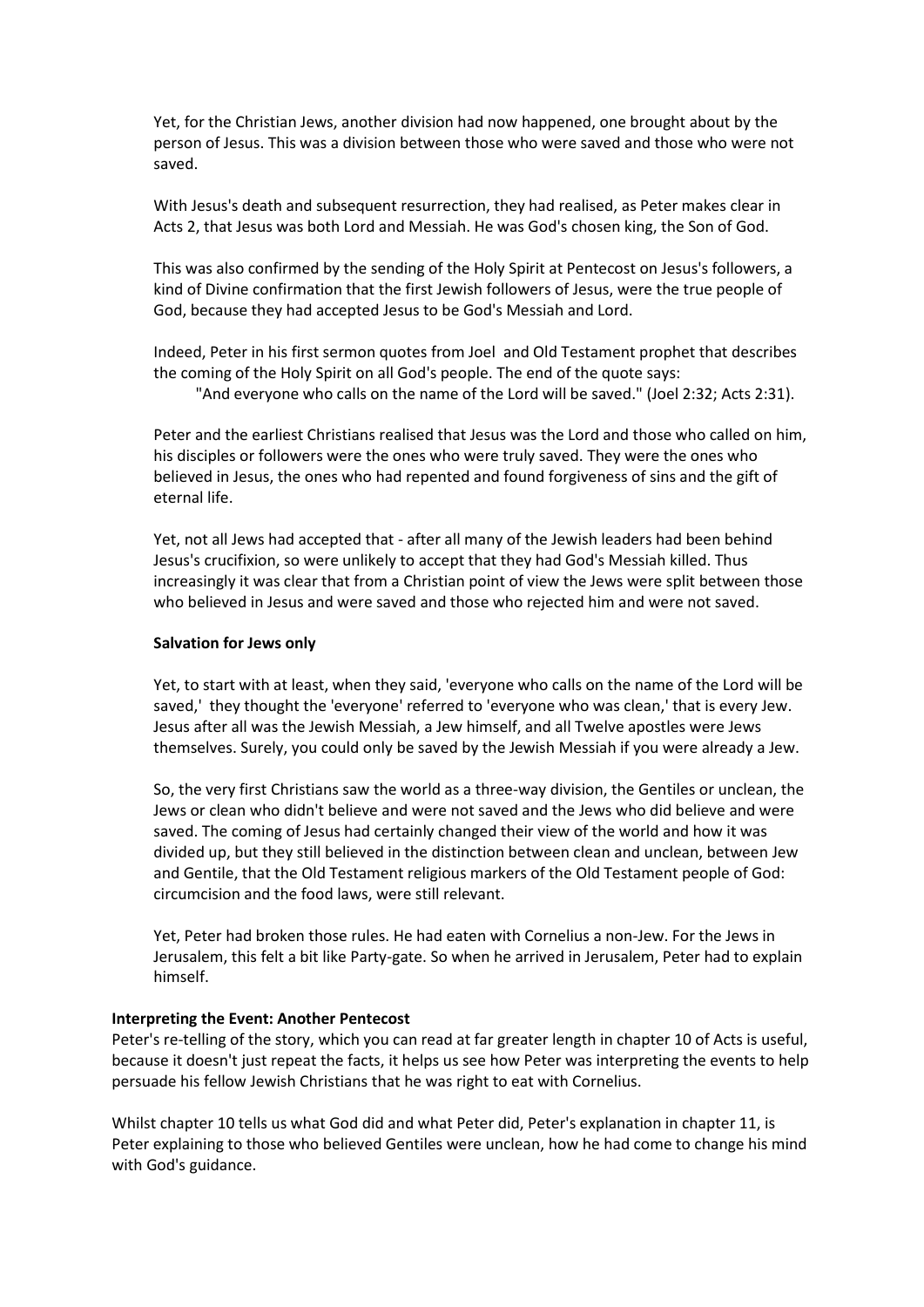#### **The Problem: Ritual Cleanness**

Firstly, Peter does not begin in the same place as Acts 10. In Acts 10, Luke begins with the angel coming to Cornelius, but Peter begins with the vision God showed him. This is where God deals with the key issue for Peter.

In the vision, a blanket full of unclean animals is lowered down and Peter is commanded to kill and to eat. Peter as a Jew keen to follow the Jewish ritual rules on cleanness refuses, but God responds: "Do not call anything unclean that God has declared clean."

God seems to be declaring that the old laws around ritual uncleanness were no longer relevant. God had a new way of declaring things clean.

Just as the laws that restricted our freedom because of the Pandemic were appropriate and in place for a time, they have now come to an end. We are now in a new era, where the threat of the disease is not strong enough to justify restricting people's freedom to meet and congregate. So the law have been dropped.

In the same way, what God had shown Peter in Acts 10, was that the old Jewish laws around clean and unclean were no longer relevant now that Jesus had come. This was a new era, a new covenant or testament was in place. Now, the Law of the Spirit had superseded the Law of Moses, now Gentiles could be a part of the people of God, without first becoming a Jew. Peter eating with Cornelius was not breaking God's laws, because those laws were no longer relevant.

#### **The Proof: Combined Witnesses**

But how could they be sure about that?

Because God provided three separate witnesses to show that Peter should be with Cornelius. This is really important. The Bible says that in order for something to be proved you need two or more witnesses.

The first witness was the vision Peter had, which is confirmed by the almost immediate arrival of messengers from Cornelius summoning him to his house in Caesarea. A summons that is further confirmed by the Holy Spirit's guidance to Peter.

Then when he arrives at Cornelius's house, he hears that Cornelius has also received a vision of an angel who knew where Peter was and told him to summon him. Two separate visions, that both encouraged the same encounter at the same time. This seemed to be a double witness to the fact that God was bringing them together.

Then arguably there is a third witness. As Peter begins to explain the good news about Jesus to Cornelius and his household all of who were Gentiles, the Holy Spirit comes down on them and they start speaking in tongues, in a way very similar to the way it had happened to Peter and the Jewish followers at Pentecost.

Each event by themselves could be argued to be made up by one person or a strange happening, but the combination of events gives a cast-iron guarantee that this was from God. Peter and the Jewish Christians with him at the time were at least persuaded that the old laws around clean and unclean were no longer relevant.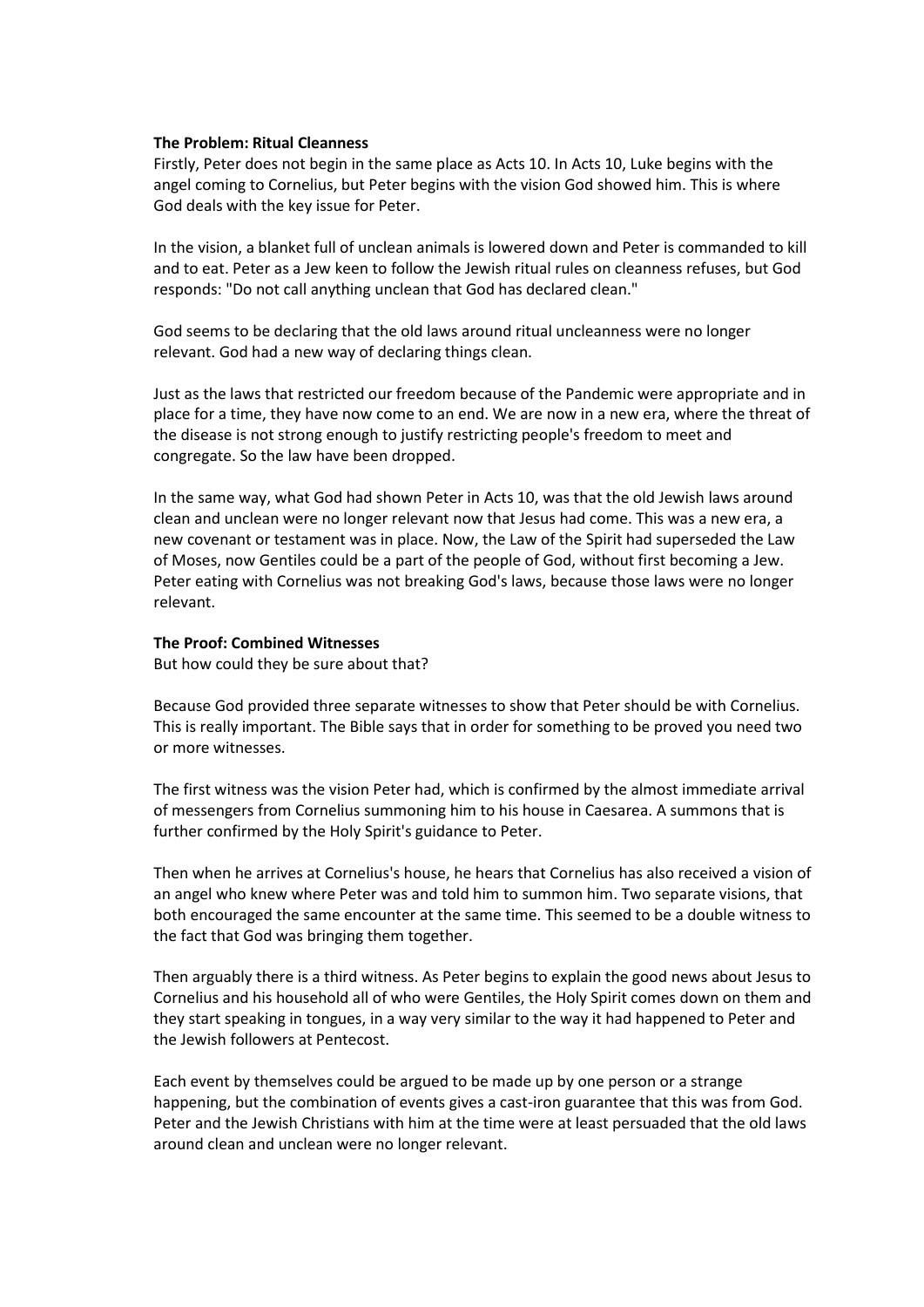### **The Point:**

And the point was this for Peter. Before he had ascended to heaven, Jesus had said in Acts 1:5: "For John baptised with water,

but in a few days you will be baptised with the Holy Spirit."" (Acts 1:5)

The mark of those who belonged to Jesus was that they were given the Holy Spirit. In his Pentecost sermon, Peter had realised that this pouring out of the Spirit on God's people was a fulfilment of Joel's prophecy, the prophecy that ended with the statement:

"And everyone who calls on the name of the Lord will be saved." (Joel 2:32; Acts 2:31).

If God was repeating Pentecost with Cornelius a non-Jew, then the implication was that the 'everyone' was not just restricted to Jews, it was literally everyone, Jew and Gentile.

The old way of looking at the world was no longer relevant. The old Jewish religious markers of the people of God: circumcision and food laws were no longer relevant now Christ had come and fulfilled the Law. Now it was those who called on the name of Jesus and so received the Spirit who were the true people of God.

Peter was not wrong to eat with Cornelius, the old rules were no longer relevant. Partygate was explained.

### **A Radical Welcome:**

Yet, this was not just about defending Peter's actions, this was about confirming a radical new perspective that goes to the heart of what Christianity is all about.

The radical welcome of Cornelius draws out the full implications of what Jesus had achieved through his death and resurrection and the sending of the Spirit.

### **1. Radical Salvation**

First of all it underlines the radical nature of salvation through Jesus. Cornelius was told by the angel that Peter would bring him a message through which he would be saved and it was as Peter was preaching that the Holy Spirit was poured out on Cornelius and his household, in a way that fulfilled the Joel prophecy and so showed they were saved.

In other words, you did not have to be clean - in terms of the Old Testament Jewish regulations in order to be saved or receive the Holy Spirit. You were saved merely by hearing the message about Jesus and responding to it with repentance and faith.

Yes, that change of heart will show itself in terms of changed moral behaviour. The moral laws of the Old Testament were still relevant. After further debate on this issue in Acts 15, the church agrees that Christians do not need to be circumcised, but they do call them to steer clear of idolatry and sexual immorality two areas where Biblical morals and the morals of the ancient world differed most markedly.

Yet, salvation comes instantly with faith in Christ and commitment to live his way, the good works flow from salvation, they do not achieve it. This is radical salvation.

Let's be careful not to suggest or require that anything beyond faith in Christ and repentance is needed for salvation.

### **2. Radical Church**